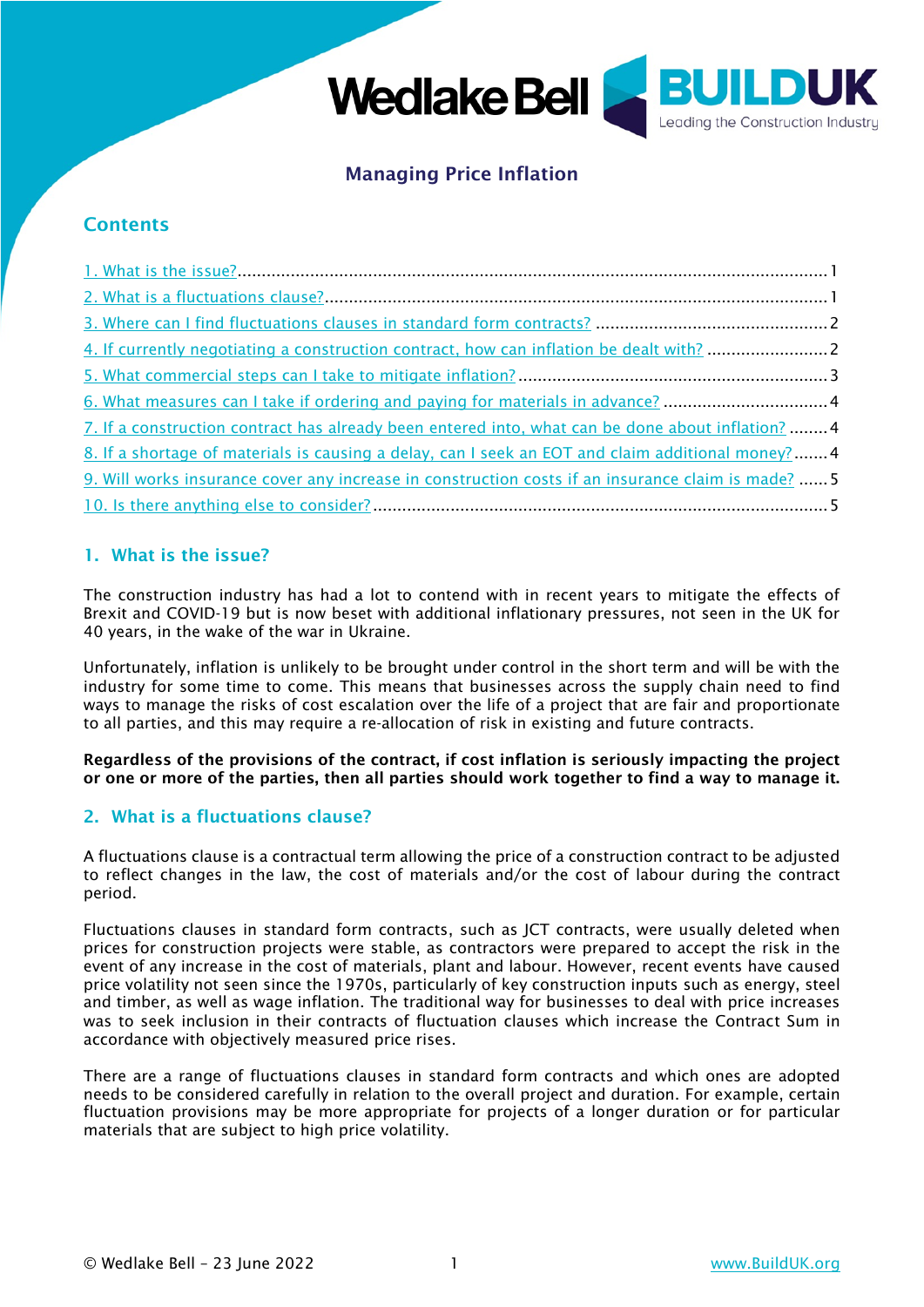

## <span id="page-1-0"></span>3. Where can I find fluctuations clauses in standard form contracts?

In JCT 2016 contracts, fluctuations clauses can be incorporated by reference in the Contract Particulars. The Contract Conditions also include the operative clauses in the payment provisions of each contract which are essentially additions to the interim payments.

There are three fluctuation options to choose from to cover different types of price increases:

- Option A covers contributions, levy and tax fluctuations (essentially statutory changes)
- Option B covers labour and materials cost and tax fluctuations
- Option C is a formula, which adjusts prices, using cost indices produced by the [RICS.](https://www.rics.org/uk/products/data-products/bcis-construction/what-are-bcis-inflation-indices/)

Option A is the only Option now included in the JCT contracts themselves, whilst Options B and C are available on the [JCT website.](https://www.jctltd.co.uk/useful-documents/fluctuations-options-b-and-c)

In NEC4 contracts, there are three groups of options in relation to price inflation:

- Under **Options A** and **B**, there is a lump sum for the works and the supplying party carries the cost risk, including inflation, save for Compensation Events that can allow for more time or money, or risks allocated under the terms of the contract.
- Under Options C and D, the parties agree a target price for the works and respective shares of savings (where the works come in under budget) or overrun (where the price is exceeded) – otherwise known as pain/gain sharing. The proportions are agreed within the contract and do not have to be a 50/50 split.
- Under Options E (cost reimbursable contract) and F (management contract), the parties agree levels of overheads and profits and the client pays the agreed overheads and profits, plus the actual cost of the works, so in effect, the client carries the risk on costs, including inflation. However, under Option F, risk allocation can be varied using the options chosen in the specific sub-contract.

Fluctuations are dealt with in Secondary Option X1. Where this is used, the details needed for calculating the adjustment need to be set out in the Contract/Subcontract Data.

### <span id="page-1-1"></span>4. If currently negotiating a construction contract, how can inflation be dealt with?

The starting point is whether the proposed terms and conditions allow for any price increases and if not, the parties should consider how it can be best addressed in relation to all the circumstances of the particular project.

If the works are being procured by way of a standard form contract and it is agreed that the contract's fluctuation provisions apply, then this must be made clear by making an entry in the Contract Particulars/Contract Data and in any schedule of amendments to the contract that the fluctuation clauses are being used.

Attention must also be paid to the date inserted into the contract for the "Base Date" from which any fluctuation provisions will apply:

- In JCT contracts, the Contract Sum is deemed to have been calculated at the agreed Base Date. The Base Date is usually stated to be the date of the tender or priced offer, which means that the risk of inflation between the tender and contact execution lies with the supplying party. However, if the date of execution of the contract or commencement of the works is used as the Base date, then the risk of inflation over this period rests with the employer.
- In NEC contracts, if Option X1 is utilised, the parties also need to specify the base date from which the inflationary indices will apply.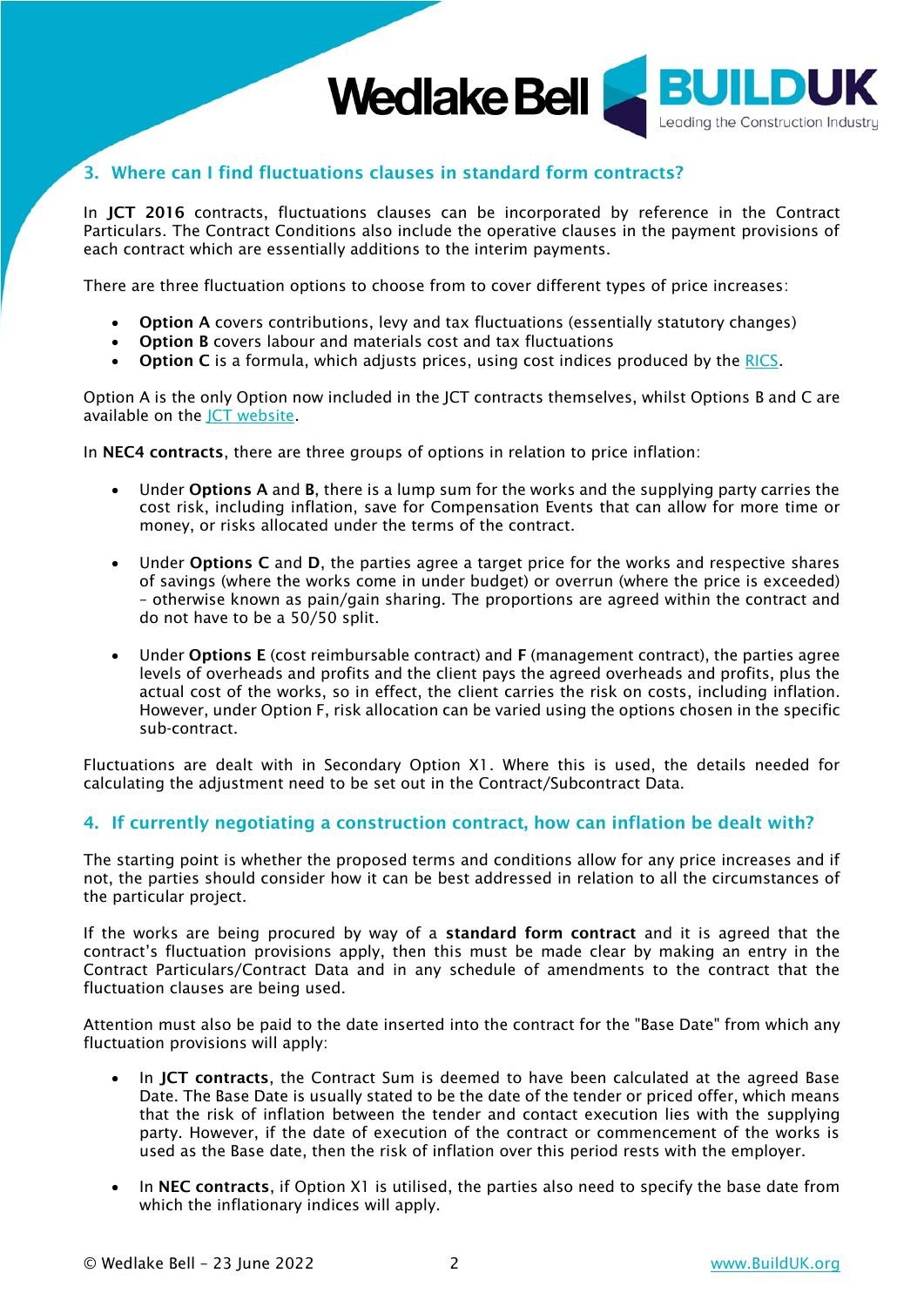

If the proposed contract is entirely bespoke, consider whether there are any existing clauses allowing for payment adjustments or variations due to price inflation and make sure they work for all parties.

If not using standard contract fluctuation provisions, consider seeking to agree to link price increases to other published building and construction price indices best suited to the project, such as those compiled by the [Department for Business, Energy and Industrial Strategy \(BEIS\)](https://data.gov.uk/dataset/75ee36ed-21f7-4d7b-9e7c-f5bf4546145d/monthly-statistics-of-building-materials-and-components) and the [Building Cost](https://bcis.co.uk/)  [Information Service \(BCIS\).](https://bcis.co.uk/) Whatever index is used, check that is adequately and regularly updated as needed.

It is not recommended to use general indices such as the Retail Price Index (RPI) or Consumer Price Index (CPI), as inflation on certain construction supplies, such as steel and timber, may continue to run considerably ahead of general inflation.

If there is no scope for price increases in the contract, consider carefully at the time of tender what contingency you should add to your tender price to cover any such increases, or whether you want to tender at all.

#### <span id="page-2-0"></span>5. What commercial steps can I take to mitigate inflation?

- Early and ongoing collaboration across the project team will be key to addressing inflationary pressures for a particular project on a fair basis.
- Early planning, design and sourcing is even more important in inflationary times. Consideration should be given to whether there are alternative designs, suppliers, materials or components that could be substituted and are less prone to the risk of delay and inflation. If the specification/Employer's Requirements does not allow for substitutions, check whether that can be changed by agreement. Suppliers and those procuring from them need to consider availability and delivery times of key components and materials and how these may be secured before ordering. Proposed contract terms or terms of business should be carefully reviewed and understood before being accepted.
- Consider early ordering of and payment for materials or key components to lock in prices. JCT and NEC contracts provide for advance payments and for security for early orders and deliveries by way of advance payment and off-site material bonds.
- Carry out regular financial checks on companies within your supply chain. Consider whether these suppliers are sufficiently resilient and have their own plans in place to deal with shortages and delivery delays.
- Consider whether alternative procurement methods may be appropriate such as two stage tendering, open book procurement or target cost approach. For example, two stage tendering enables the main contractor and certain specialists to be engaged early on the basis of agreed overheads and profit, with the contractor and its key sub-contractors participating in progressing the design, buildability, procurement and pricing, allowing for a later second stage tender.
- Consider the overall risk profile of the proposed project, including programme, and whether there is a way to mitigate delays or exposure to them, for example by reducing liquidated damages.
- Once in contract, keep good written records to assist with any variation/delay/loss and expense claims, and follow all notification requirements for possible delays or difficulties punctually and in accordance with the contract terms.
- As cash flow will be even more important, apply for payment on time and in accordance with the contract's requirements, and chase late and retention payments.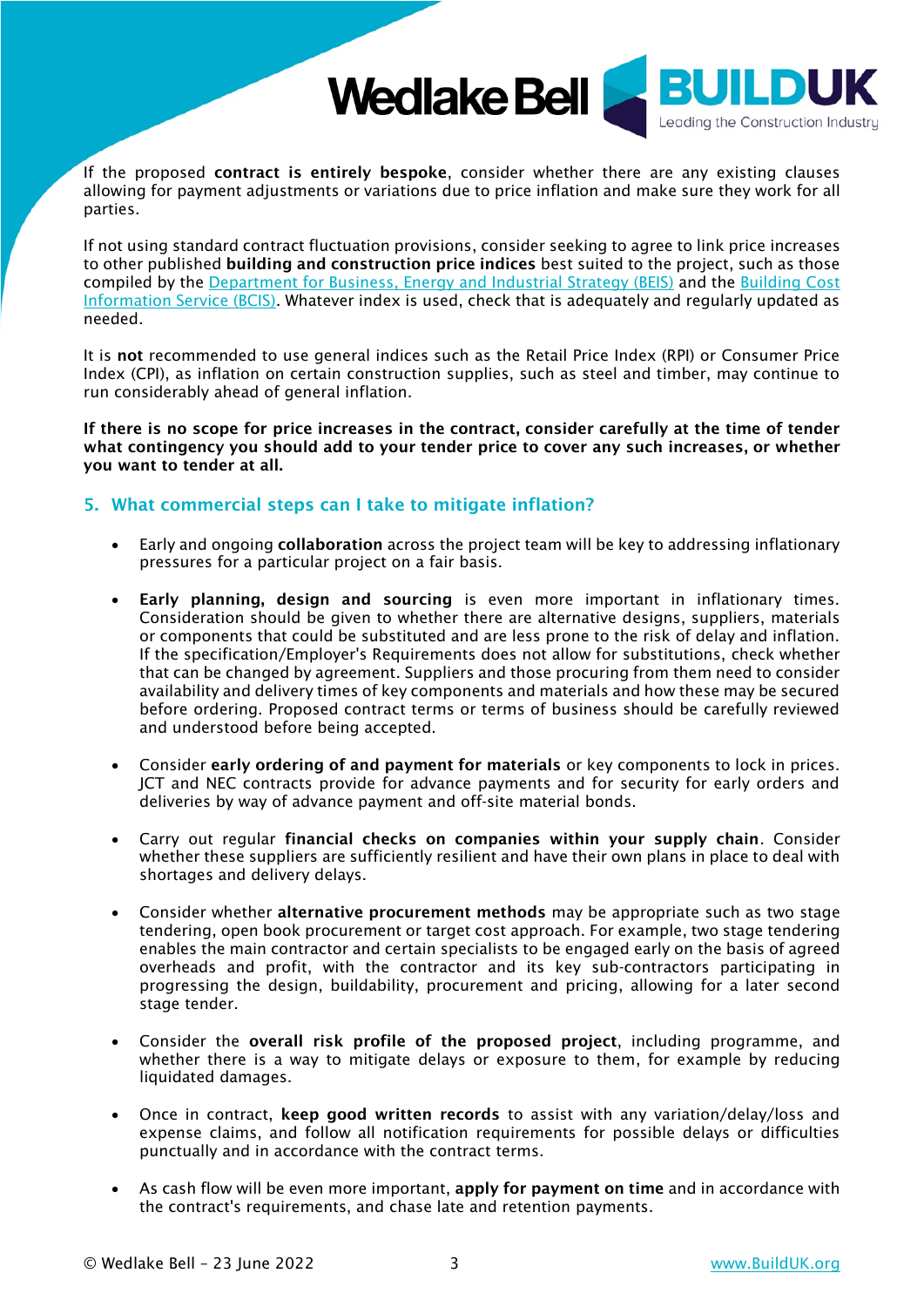

## <span id="page-3-0"></span>6. What measures can I take if ordering and paying for materials in advance?

- Check the terms of your contract and contract documents carefully to ensure that they are consistent and reflect precisely what has been agreed about early delivery and payment. Most payers will want ownership of goods for which they pre-pay to be formally "vested" in them by way of a "vesting deed" to guard against supplier insolvency and ensure that the goods cannot be used for any other project.
- If materials are going to be stored off-site, consider who will pay the storage charges and when the legal ownership in those goods passes to the payer. Check suppliers' terms of sale to make sure that if transfer of ownership of those goods is required early you are not prevented from doing so by "retention of title" provisions.
- Place greater emphasis on security and protection for materials and fuel both on and off site. An increase in thefts is already being reported as prices rise.
- If off-site material bonds are a precondition of early payment, consider if what is required can be obtained and which party will bear the cost. The bond market has hardened considerably since COVID-19, therefore carefully consider the terms being offered.

#### <span id="page-3-1"></span>7. If a construction contract has already been entered into, what can be done about inflation?

If the contract expressly includes any basis for price adjustment, for example a term or provision that states prices will only be fixed for a specific time period that has now elapsed, use those provisions.

If the contract does not include any fluctuations clauses or another way of being able to adjust prices, there may only be scope for additions to the agreed Contract Sum where there is either:

- 1) A variation or change, or
- 2) An entitlement to an extension of time and related loss and expense.

This will be by reason of specified delay events (Relevant Matters in JCT contracts and Compensation Events in NEC). All will need to be within the meaning of the contract provisions so careful consideration of the background circumstances will be required. If there are grounds for such an application, it is important to comply with all the contractual requirements to make a claim.

#### <span id="page-3-2"></span>8. If a shortage of materials is causing a delay, can I seek an EOT and claim additional money?

JCT contracts provide for specific grounds on which a contractor can seek to claim an extension of time (EOT), known as "Relevant Events".

Force majeure may appear to be the most obvious ground to apply to delays caused by the war in Ukraine. However, it will depend on the precise wording in the contract concerned if force majeure is defined. Force majeure is typically associated with an occurrence or event that is (1) beyond a party's control which (2) hinders performance under a contract or makes it impossible to perform.

Generally, proving force majeure is a high threshold and can be difficult to reach. This is particularly so under unamended JCT contracts because force majeure is undefined. It is therefore necessary to look to common law when considering whether or not force majeure may apply to the facts in any case. However, historically successful force majeure claims have been made in relation to disruption caused by regional or large-scale conflicts. The war in Ukraine is not a war that the UK is directly involved in, so it remains to be seen if the effects on trade with the UK are held by the courts to come within the common law meaning of force majeure.